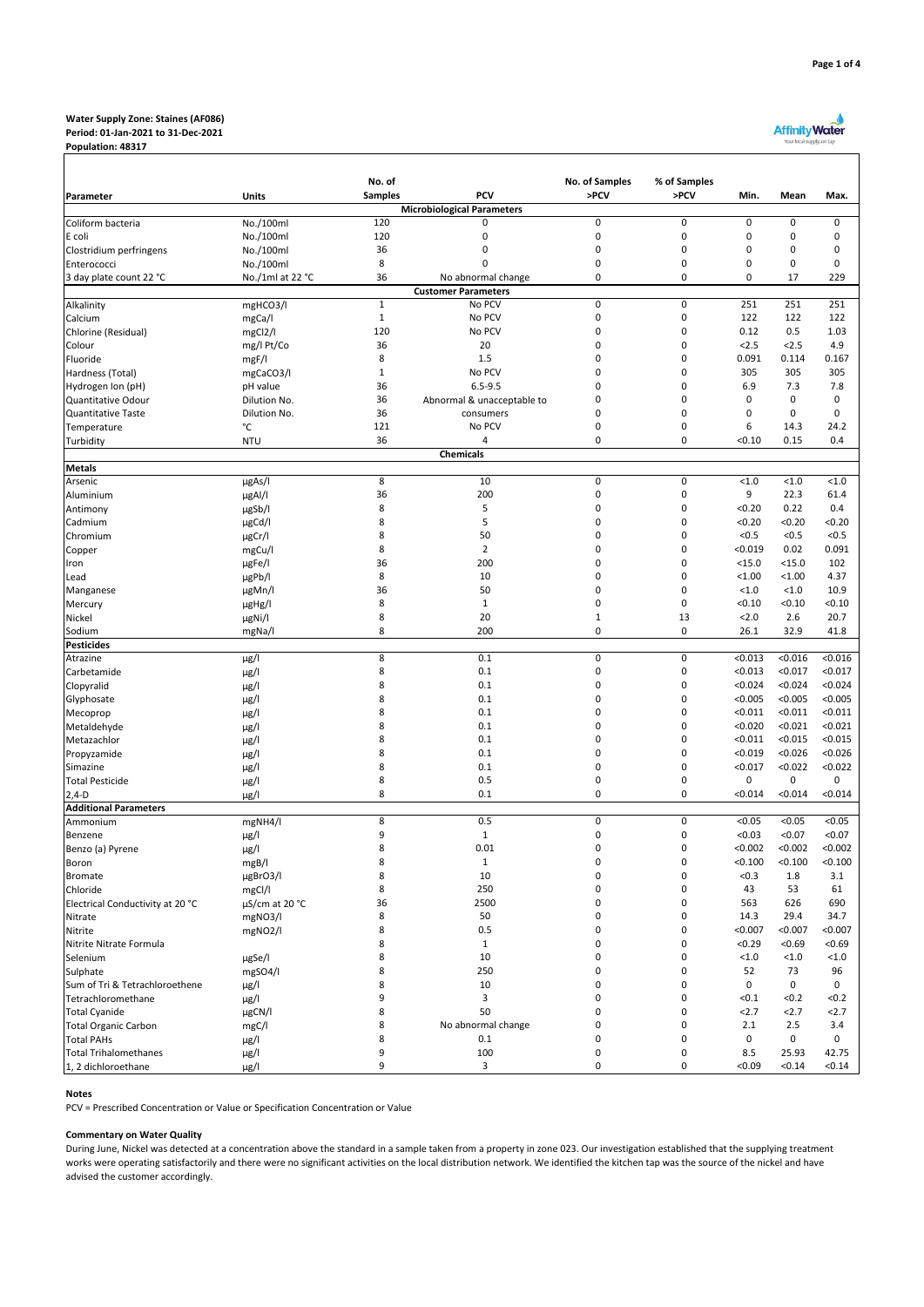## **Undertakings & Authorised Departures**

No Authorised Departures applied to this water supply zone during 2021.

An Undertaking is in place for this zone relating to Metaldehyde & Total Pesticides from Egham Water Treatment Works. The Company has agreed to: implement a monitoring strategy; engage in catchment management activities, including support for voluntary initiatives to influence Metaldehyde use, in order to reduce concentrations in untreated waters; to engage with & provide data to relevant stakeholders; review possible alternative supply arrangements; optimise removal through current treatment processes; investigate new, sustainable treatment processes; and to continually review & appraise the risk from these hazards as part of the regulatory process. The DWI has served the Company with a Notice with regard for this zone relating to cryptosporidium from Egham Water Treatment Works. The Company has agreed to: implement a monitoring strategy; engage in catchment management activities; design additional treatments options or modify existing treatment; to engage with & provide data to relevant stakeholders; optimise removal through current treatment processes; investigate new, sustainable treatment processes; and to continually review & appraise the risk from these hazards as part of the regulatory process.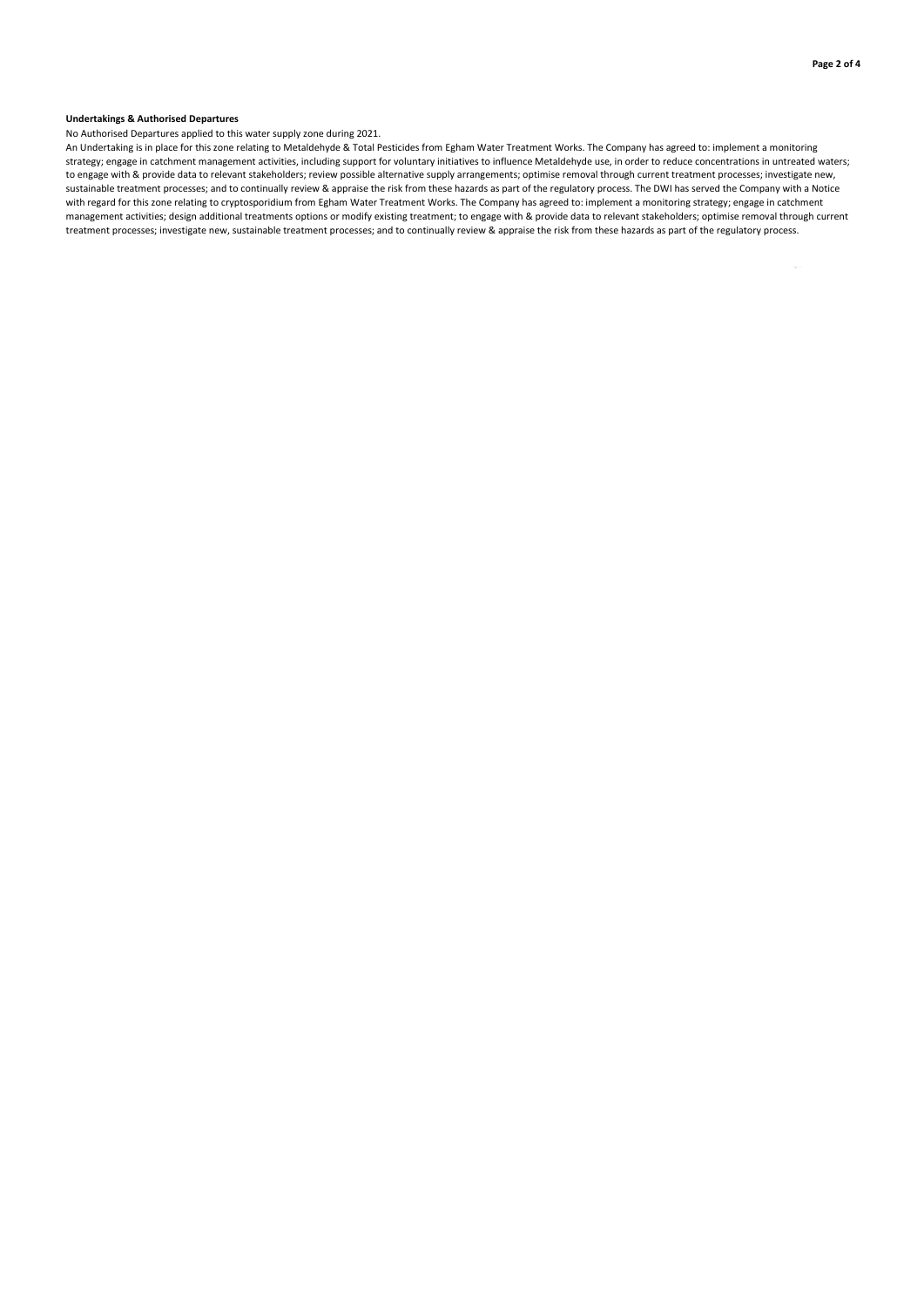

## **Glossary**

## **Drinking Water Standards**

The report above show all regulatory parameters which are monitored in accordance with the current Water Supply (Water Quality) Regulations. Some non-regulatory

| <b>Regulatory Parameters</b>                       |                                                                                                                                                                                                                                                                                                                                                                   |                                               |  |
|----------------------------------------------------|-------------------------------------------------------------------------------------------------------------------------------------------------------------------------------------------------------------------------------------------------------------------------------------------------------------------------------------------------------------------|-----------------------------------------------|--|
| Parameter                                          | What it means                                                                                                                                                                                                                                                                                                                                                     | Standard                                      |  |
|                                                    |                                                                                                                                                                                                                                                                                                                                                                   |                                               |  |
| Microbiological Parameters                         | These bacteria are widely distributed in the environment and provide a sensitive measure of the microbiological                                                                                                                                                                                                                                                   |                                               |  |
| Coliform bacteria                                  | quality of the water supply. They are removed during the treatment process. However, if any coliform<br>organisms are detected in drinking water immediate action is taken to investigate the source of the bacteria.<br>Nearly all instances of coliforms in samples taken from customers' taps are due to microbiological growths in<br>the domestic cold taps. | 0 per 100ml                                   |  |
| E coli<br>Clostridium perfringens<br>Enterococci   | Bacteria which are indicative of possible faecal contamination. Immediate action is taken if these organisms are<br>detected in drinking water.                                                                                                                                                                                                                   |                                               |  |
| 2 day plate count 37 °C<br>3 day plate count 22 °C | A range of harmless bacteria that may be present in water supplies. These are monitored to ensure the<br>efficiency of the treatment process and the cleanliness of the distribution system.                                                                                                                                                                      | No specific<br>standard<br>(increasing trends |  |
| <b>Customer Parameters</b>                         |                                                                                                                                                                                                                                                                                                                                                                   |                                               |  |
| Alkalinity                                         | Alkalinity is normally due to bicarbonate salts of calcium and magnesium, but very occasionally sodium<br>bicarbonate may contribute. In the former case the alkalinity is sometimes called the "temporary hardness" as<br>it is removed by boiling.                                                                                                              | No specific<br>standard                       |  |
| Calcium                                            | Occurs naturally in water after passage through mineral deposits and rock strata. Calcium contributes to the<br>total hardness of water.                                                                                                                                                                                                                          | No specific<br>standard                       |  |
| Chlorine (Residual)                                | Affinity Water disinfects some of our water supplies using chlorine. The concentration of chlorine used is<br>carefully controlled and is set to ensure that water is adequately disinfected, while minimising any taste or<br>odour issues for consumers.                                                                                                        | No specific<br>standard                       |  |
| Colour                                             | Water should be clear and bright, but natural organic matter or pipework corrosion products may occasionally<br>impart a slight tint. The standard is set for reasons of appearance and requires water to be virtually colourless.                                                                                                                                | 20 mg/l Pt/Co                                 |  |
| Fluoride                                           | Occurs naturally in many water sources. The standard is set to ensure no adverse effects. Affinity Water does<br>not artificially fluoridate the water supplies.                                                                                                                                                                                                  | 1.5 mg $F/I$                                  |  |
| Hardness (Total)                                   | Hardness is due to calcium and magnesium salts dissolved in the water. Hard water is perfectly safe and there is<br>evidence that it can even be good for your health, unless there are specific requirements to do so there is no<br>need to soften the water. Almost all Affinity Water supplies are hard due to the natural geology of Southern<br>England.    | No specific<br>standard                       |  |
| Hydrogen Ion (pH)                                  | A measure of the acidity or alkalinity of water; pH <7.0 is acidic and pH >7.0 is alkaline. Excessively acidic or<br>alkaline water can contribute to corrosion of pipes and fittings.                                                                                                                                                                            | Min. 6.5 to max<br>9.5                        |  |
| Quantitative Odour<br>Quantitative Taste           | Specialist tasting panels examine the water for taste or odour. These standards are measure of the aesthetic<br>quality of drinking water. Unusual odours or tastes may indicate a problem which needs investigating.                                                                                                                                             | Abnormal &<br>unacceptable to<br>consumers    |  |
| Temperature                                        |                                                                                                                                                                                                                                                                                                                                                                   | No specific                                   |  |
| Turbidity                                          | The standard requires that there should be no haziness caused by fine particles. Sometimes minute air bubbles<br>give the supply a milky appearance but on standing for a few minutes these will clear from the bottom of the<br>glass upwards.                                                                                                                   | 4 NTU                                         |  |
| Chemicals                                          |                                                                                                                                                                                                                                                                                                                                                                   |                                               |  |
| <b>Metals</b>                                      |                                                                                                                                                                                                                                                                                                                                                                   |                                               |  |
| Antimony                                           |                                                                                                                                                                                                                                                                                                                                                                   | $5 \mu g Sb/l$                                |  |
| Arsenic                                            |                                                                                                                                                                                                                                                                                                                                                                   | $10 \mu g$ As/I                               |  |
| Cadmium                                            | Very low levels of these substances may occur naturally, but in higher amounts could be associated with                                                                                                                                                                                                                                                           | $5 \mu g$ Cd/I                                |  |
| Chromium                                           | industrial pollution. The standards are health-related and have a large safety factor built in.                                                                                                                                                                                                                                                                   | 50 μg Cr/l                                    |  |
| Mercury                                            |                                                                                                                                                                                                                                                                                                                                                                   | $1 \mu g Hg/I$                                |  |
| Nickel                                             |                                                                                                                                                                                                                                                                                                                                                                   | 20 μg Ni/l                                    |  |
| Aluminum                                           | Occurs naturally in many water resources. Aluminum compounds are also used at some water treatment works<br>to remove impurities, but are themselves removed in the process.                                                                                                                                                                                      | 200 μg Al/l                                   |  |
| Copper                                             | Any significant amount of copper is likely to come from corrosion of customers' pipes and fittings. An excess of<br>copper can cause a metallic taste.                                                                                                                                                                                                            | 2 mg Cu/l                                     |  |
| Iron                                               | Iron may be associated with corrosion of old iron water mains. Iron based compounds are also used at some<br>water treatment works to remove impurities, but are themselves removed in the process. The standard for iron<br>has been set for aesthetic reasons as levels persistently above the standard can give rise to discoloured water.                     | 200 μg Fe/l                                   |  |